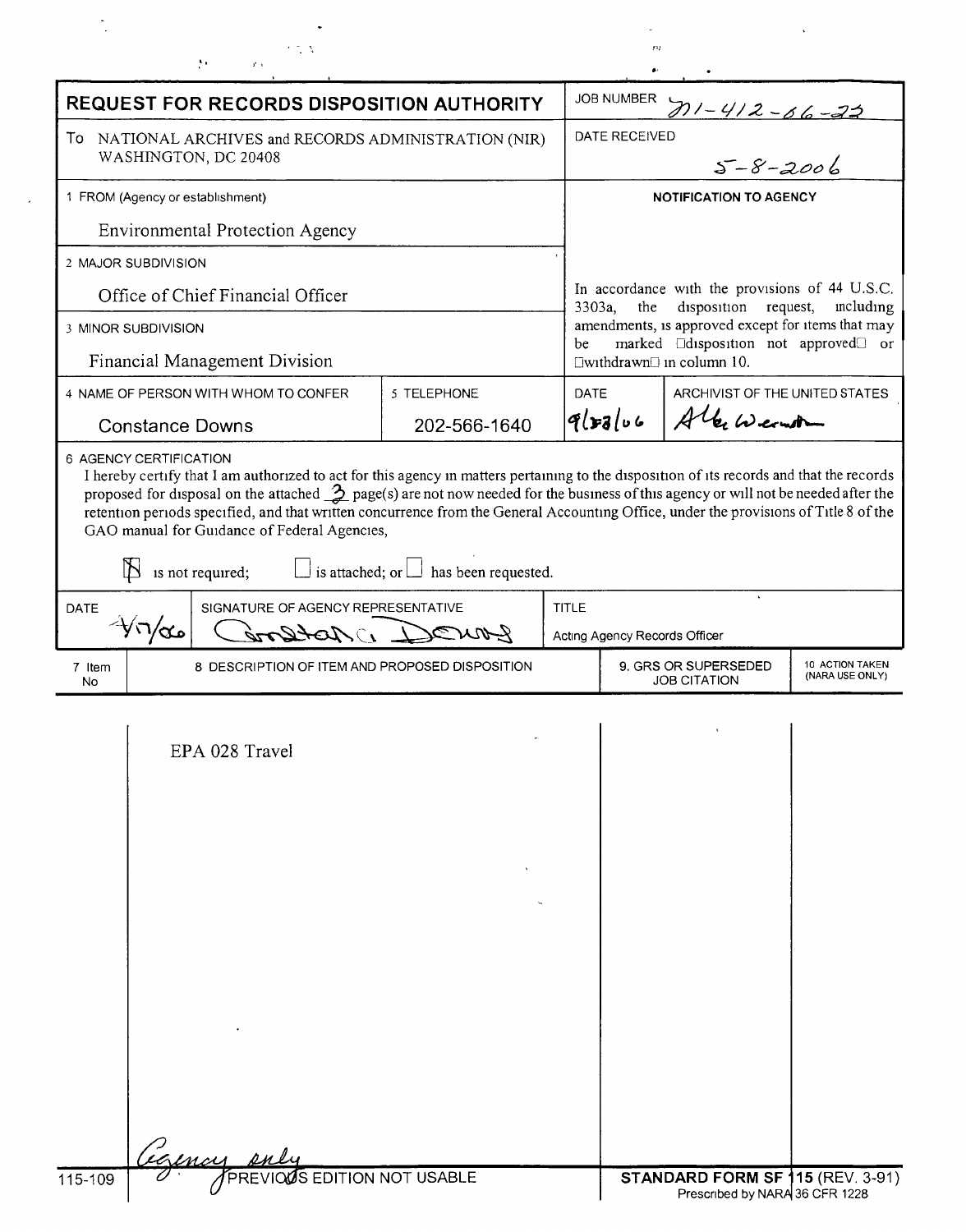# **EPA Records Schedule 028**

**Status:** Final, *10/3112007*

**Title:** Travel

**Program:** All Programs, with exceptions

**Applicability:** Agency-wide, with exceptions

**Function:** 401-122 - Travel

# **NARA Disposal Authority:**

This schedule authorizes the disposition of the record copy in any media (media neutral), excluding any records already in electronic form. Records designated for permanent retention must be transferred to the National Archives in accordance with NARA standards at the time of transfer.

•  $N1-412-06-22$ 

# **Description:**

Includes travel records used to account for employees' time and expense while on travel status, and to request reimbursement or balance due on travel funds authorized. Records consist of travel authorizations, travel advance applications, transportation requests, travel vouchers, reimbursement claims, and other expense receipts and related documents.

### **Disposition Instructions:**

**Item a:** Electronic software program

This item is to be used only by the Office of the Chief Financial Officer, Office of Financial Management at Headquarters.

### **• Disposable**

• Destroy when no longer needed to ensure the retention and usability of the electronic data throughout the authorized retention penod.

### **Item b:** Electronic data

This item is to be used only by the Office of the Chief Financial Officer, Office of Financial Management at Headquarters.

### **• Disposable**

• Destroy when 10 years old.

**Item c:** Software documentation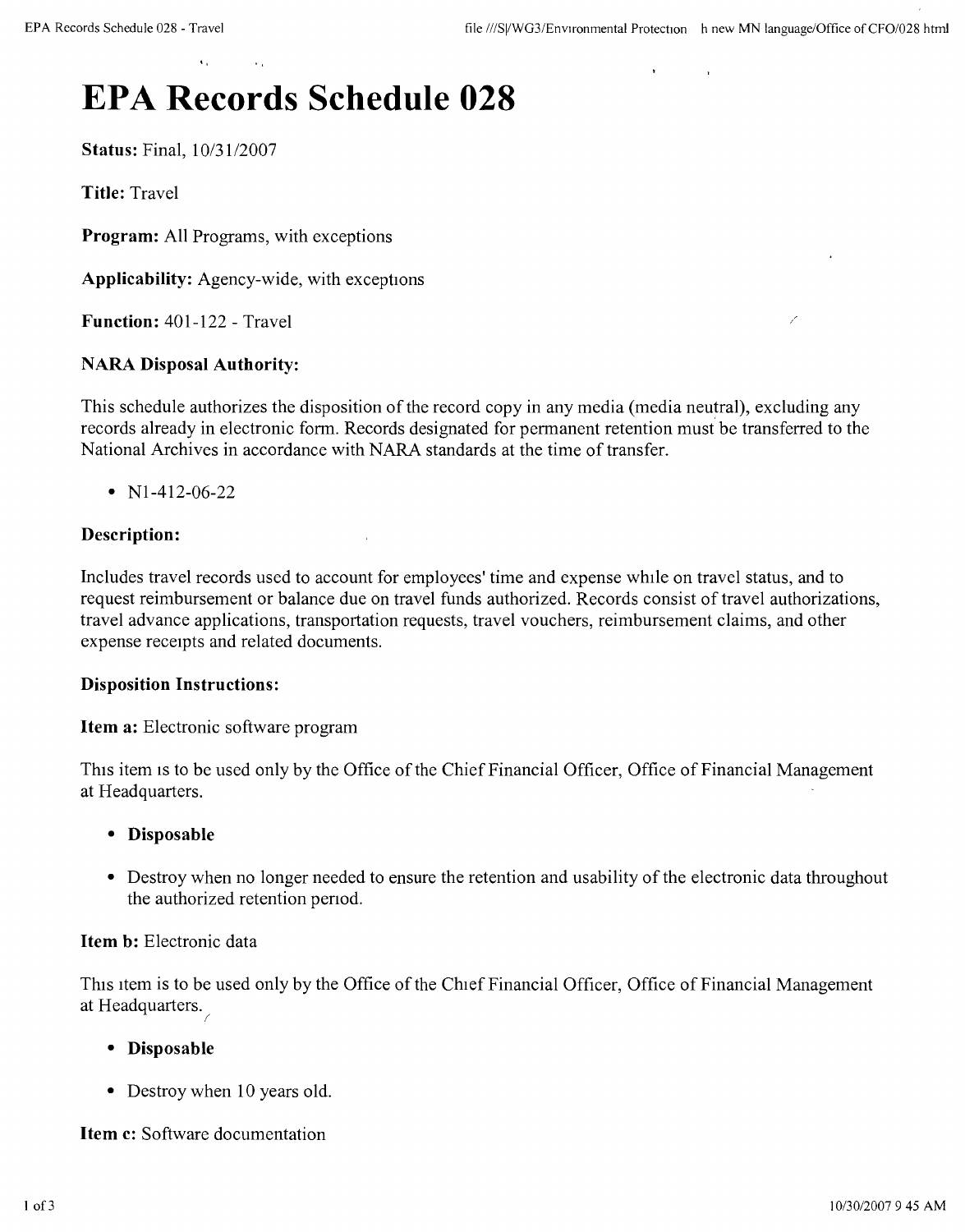This item is to be used only by the Office of the Chief Financial Officer, Office of Financial Management at Headquarters,

- **• Disposable**
- Destroy when no longer needed to ensure the retention and usability of the electronic data throughout the authorized retention penod.

**Item d:** Electromc signature and verification data

This item is to be used only by the Office *of* the Chief Financial Officer, Office of Financial Management at Headquarters.

- **• Disposable**
- Destroy when no longer needed to ensure the retention and usability of the electronic data throughout the authorized retention period.

**Item e:** Original receipts

- **• Disposable**
- Destroy when 6 years and 3 months old.

**Item f:** Documentation not processed electronically

- **• Disposable**
- Destroy when 10 years old.

### **Guidance:**

Original receipts need to be maintained to validate claims in accordance with the disposition instructions for item e. It is recommended that receipts be maintamed by a designated custodian in each organization. If the transaction is processed electronically, a copy of the travel voucher needs to be printed and attached to the receipts, or the travel voucher number written on the receipts so they can be easily matched back to the electronic transaction. Employees leaving the Agency must ensure program office that funded the trip has their receipts. Original receipts for Superfund site-specific travel are scanned into the Superfund Cost Organization Recovery Package Imaging Online System (SCORPIOS) - EPA 052 and filed in the appropnate site file and retamed in accordance with EPA 024 for cost recovery records.

International travel (except for those records maintained by the headquarters Office of International Affairs), third-party travel (when someone else pays for EPA traveler's expenses), and invitational travel (when EPA pays for someone else to travel) are also covered by this schedule. International travel reports maintained by the Headquarters Office of International Affairs are covered by EPA 392. See EPA 072 for records related to non-federally funded travel maintained by the Ethics Office.

This schedule covers travel records in TravelManager and GovTnp. A predecessor system, Office Forms Facilitator, is covered by EPA 090 - Administrative Support Data Bases. IFMS is scheduled as EPA 054.